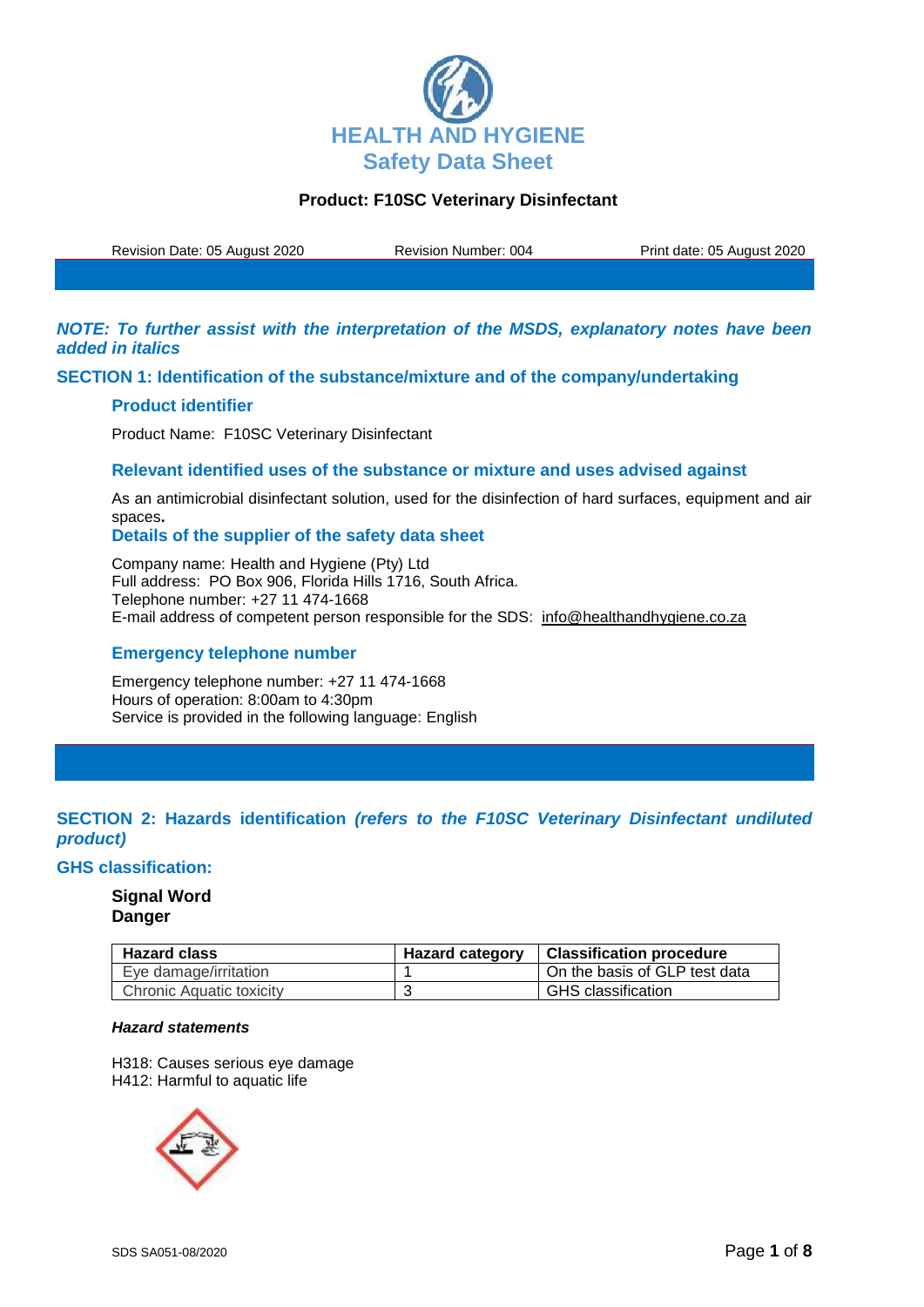

Revision Date: 05 August 2020 Revision Number: 004 Print date: 05 August 2020

#### **Precautionary statements**

P280: Wear correct eye safety equipment when handling this mixture.

P273: Avoid release into the environment

P305+P351+P338: IF IN EYES: Rinse cautiously with water for several minutes. Remove contact lenses, if present and easy to do. Continue rinsing.

P310: Contact Poison centre/doctor/physician.

P501: Dispose of container in suitable manner as is required by country legislation

- P101: If medical advice is needed, have product container or label at hand
- P102: Keep out of reach of children
- P103: Read label before use

# **SECTION 3: Composition/Information on ingredient**

#### **Ingredients**

| <b>Name</b>                                     | <b>CAS Number</b> | <b>Proportion</b> |
|-------------------------------------------------|-------------------|-------------------|
| Alkyl Dimethyl Benzyl Ammonium chloride         | 68424-85-1        | 1-10 %            |
| Poly (hexamethylene biguanide)<br>Hydrochloride | 27083-27-8        | $0.1 - 1$ %       |
| Ingredients determined not to be hazardous      |                   | <b>Balance</b>    |

#### **SECTION 4: First aid measures**

#### *Following contact with eyes*

If in eyes, hold eyelids apart and flush the eyes continuously with running water. Remove contact lenses. Continue flushing for at least 15 minutes, or until advised to stop by the Poisons Information Centre or a doctor, Seek immediate medical attention.

#### *Following skin contact*

Remove all contaminated clothing immediately. Wash affected area thoroughly with soap and water. Wash contaminated clothing before reuse or discard.

#### *Following inhalation*

Move the person to fresh air. Contact a physician if required.

#### *Following ingestion*

Do not induce vomiting. Wash out mouth thoroughly with water.

**Advice to Doctor** Treat symptomatically.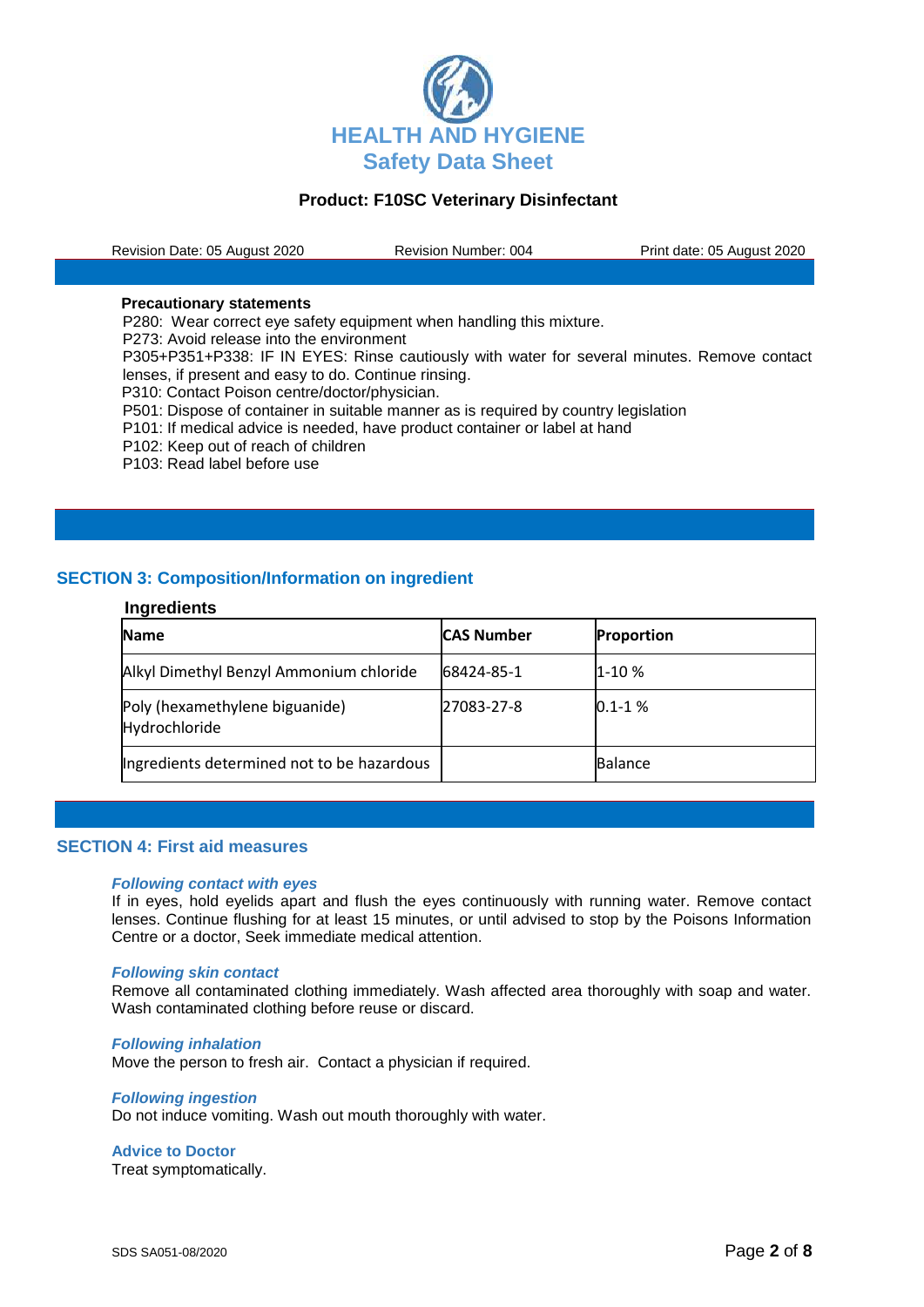

Revision Date: 05 August 2020 Revision Number: 004 Print date: 05 August 2020

## **4.2. Most important symptoms and effects, both acute and delayed**

*Eyes:* May be some pain and reddening of the eye, which will moderate after some time

*Skin:* None

*Inhalation***:** None

*Ingestion:* Ingestion of the concentrate may cause irritation to mouth, throat and digestive tract

*Environment:* Is known to cause long term adverse effects in an aquatic environment. (Refers to the F10SC Veterinary Disinfectant undiluted product)

### **4.3. Indication of any immediate medical attention and special treatment needed**

Follow First Aid Procedures.

#### **SECTION 5: Fire-fighting measures**

#### **Suitable Extinguishing media**

Use appropriate fire extinguisher for surrounding environment.

# **Hazards from Combustion Products**

Non-combustible material.

#### **Specific Hazards Arising from the chemical**

This product is non-combustible. However heating can cause expansion or decomposition leading to violent rupture of containers.

# **Special protective equipment and precautions for fire fighters**

Fire fighters should wear full protective clothing and self- contained breathing apparatus (SCBA) operated in positive pressure mode. Fight fire from safe location

# **SECTION 6: Accidental release measures**

#### **Personal precautions, protective equipment and emergency procedures**

Wear appropriate personal protective equipment and clothing to prevent exposure to clothing, skin and eyes. Increase ventilation. Dispose of waste according to the applicable local and national regulations.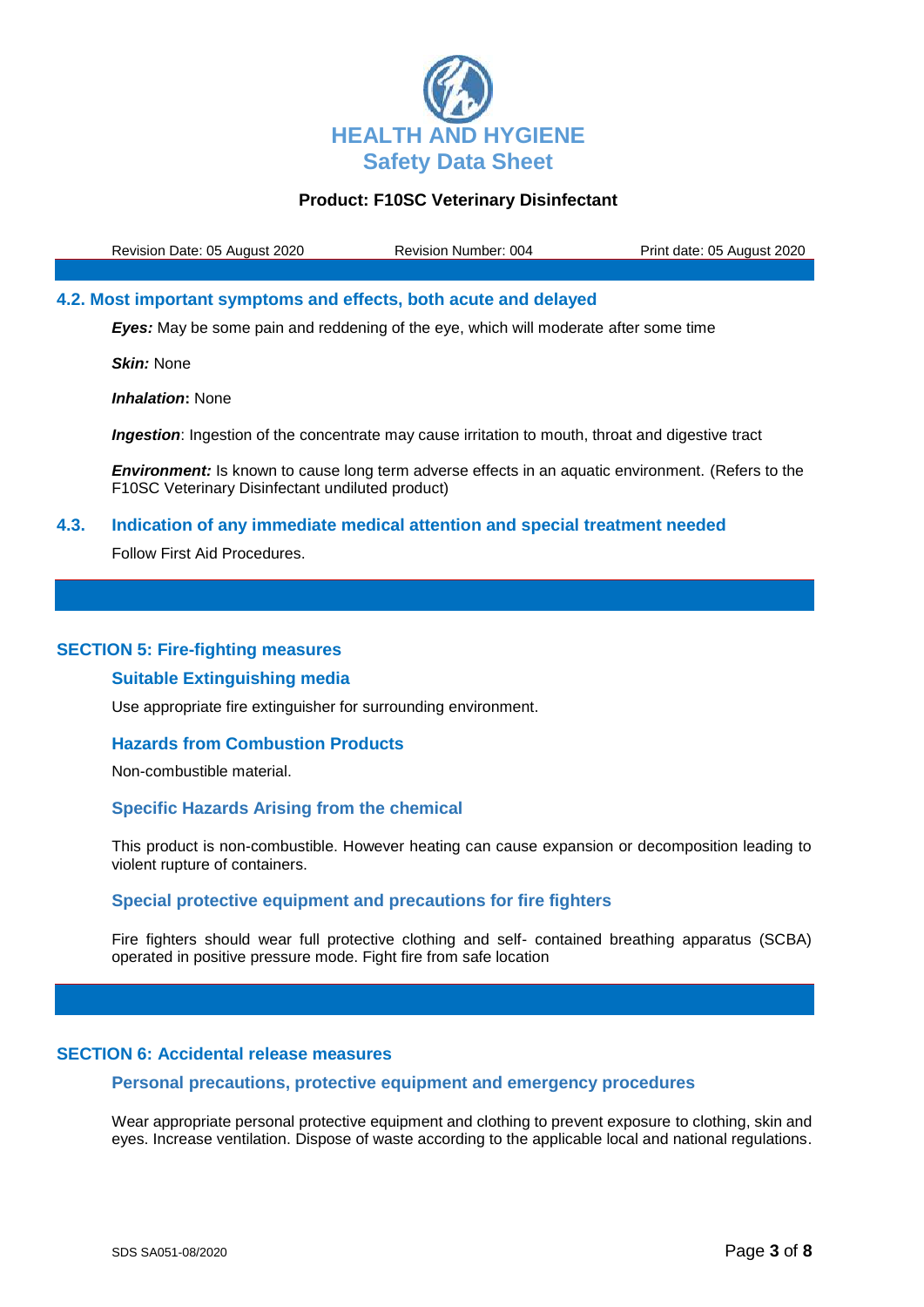

Revision Date: 05 August 2020 Revision Number: 004 Print date: 05 August 2020

#### **Environmental precautions**

If contamination of sewers or waterways occurs inform the local water and waste management authorities in accordance with local regulations.

#### **Methods and materials for containment and clean up**

If possible contain the spill. Place inert absorbent material onto spillage. Collect the material and place into a suitable container. Do not dilute material but contain it

### **SECTION 7: Handling and storage**

#### **Precautions for safe handling**

Avoid skin or eye contact. Keep containers sealed when not in use. Maintain high standards of personal hygiene i.e. washing hands prior to eating, drinking, and smoking or using toilet facilities.

#### **Conditions for safe storage, including any incompatibilities**

Store in a cool, dry, well ventilated area, out of direct sunlight. Store in suitable, labelled containers. Keep containers tightly closed. Store away from incompatible materials. Ensure that storage conditions comply with applicable local and national regulation.

## **SECTION 8: Exposure controls/personal protection**

#### **Occupational exposure limit values**

No exposure standards have been established for the mixture. However, over-exposure to some chemicals may result in enhancement of pre-existing adverse medical conditions and/or allergic reactions and should be kept to the least possible levels.

### **Biological Limit Values**

No biological limits allocated

# **Appropriate Engineering Controls**

No engineering controls required

## **Respiratory Protection**

No respiratory protection required

#### **Eye Protection**

Wear eye protection.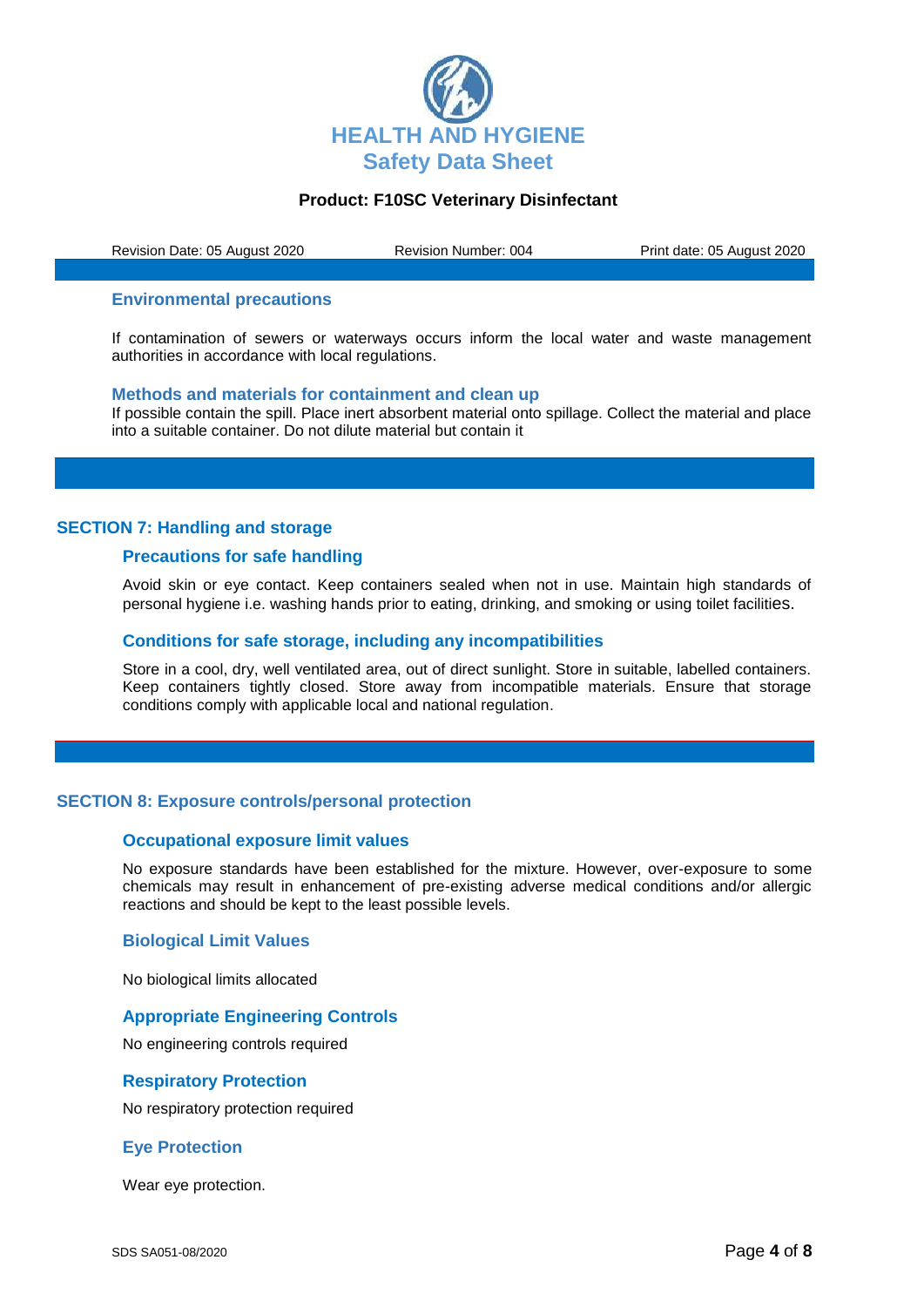

Revision Date: 05 August 2020 Revision Number: 004 Print date: 05 August 2020

# **Hand Protection**

None required, however care should be exercised to prevent contact with skin.

# **SECTION 9: Physical and chemical properties**

| Appearance:                  | clear, colourless liquid. |
|------------------------------|---------------------------|
| Odour:                       | characteristic odour      |
| Odour threshold:             | not available             |
| pH:                          | 7.5                       |
| Melting point/freezing point | not available             |
| Boiling point:               | $100^{\circ}$ C           |
| Flash point:                 | not available             |
| Evaporation rate             | not available             |
| Flammability:                | not combustible           |
| Vapour pressure:             | not available             |
| Vapour density (air=1)       | not available             |
| Density:                     | 1. $\Omega$               |
| Solubility in water:         | soluble                   |
| <b>Partition coefficient</b> | not known                 |
| Auto-ignition temperature    | not available             |
| Decomposition temperature    | not available             |
| Viscosity                    | 5mpa                      |

# **SECTION 10: Stability and reactivity**

## **Chemical stability** Stable under normal conditions of storage and handling.

**Possibility of hazardous reactions** Stable under normal conditions of storage and handling

## **Conditions to Avoid** Do not mix with soaps and other chemicals.

**Incompatible materials** Anionic detergents / chemicals.

**Hazardous Decomposition Products** Not available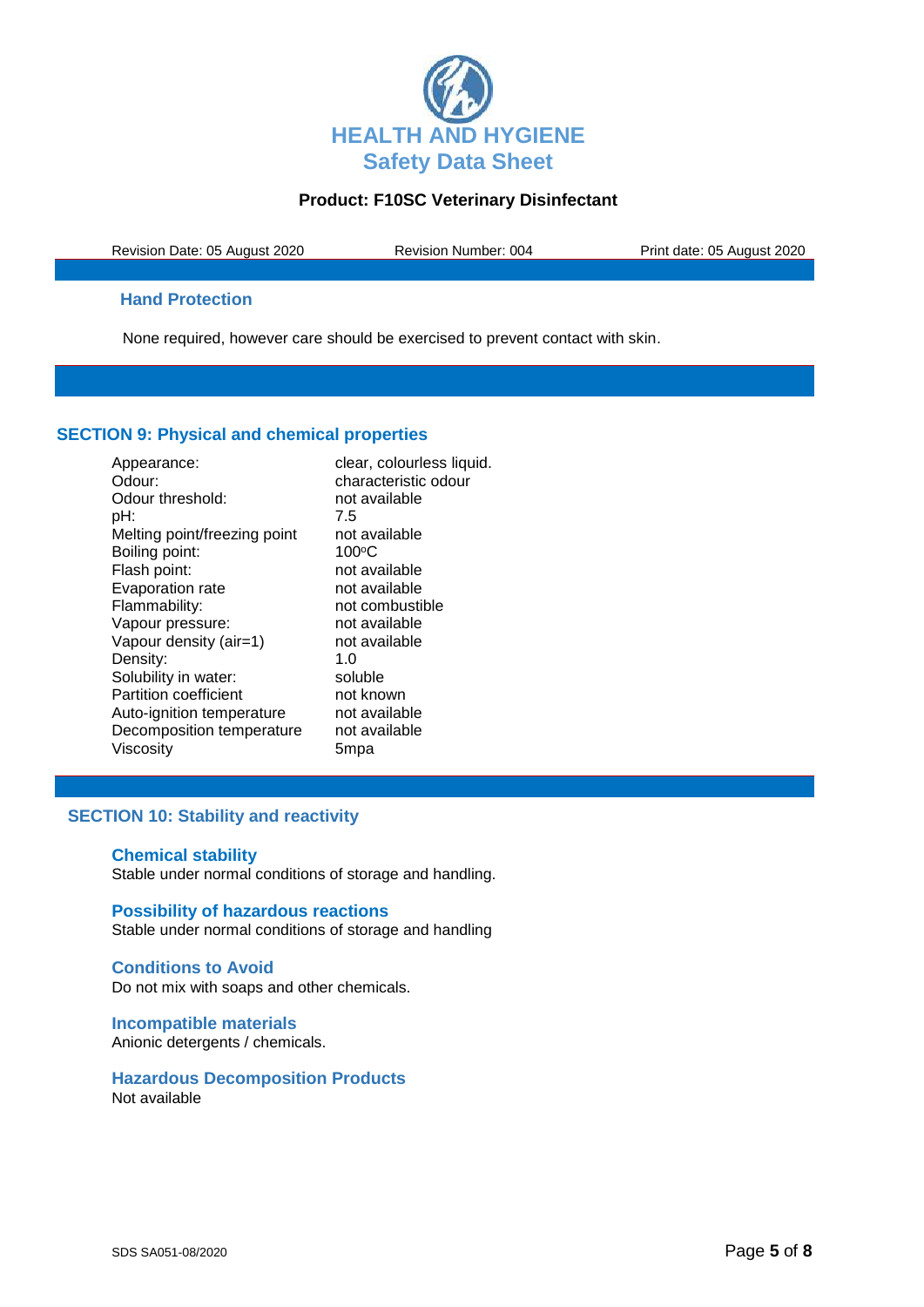

Revision Date: 05 August 2020 Revision Number: 004 Print date: 05 August 2020

# **SECTION 11: Toxicological information**

| <b>Toxicity</b>                                                | <b>Packed Concentrate</b>                                                                                    | Use Dilutions (1:100 and higher) |
|----------------------------------------------------------------|--------------------------------------------------------------------------------------------------------------|----------------------------------|
| Acute Oral Toxicity: (Rat)                                     | Toxicity>2000mg per kg                                                                                       | No toxicity (>200000mg per kg)   |
| Acute Dermal Toxicity: (Rat)                                   | Toxicity >5000mg per kg                                                                                      | No toxicity (>500 000mg per kg)  |
| <b>Acute Eye Irritation</b>                                    | Causes serious eye damage                                                                                    | None                             |
| <b>Acute Dermal Irritation</b>                                 | None                                                                                                         | None                             |
| <b>Acute Inhalation Toxicity</b>                               | None                                                                                                         | None                             |
| <b>Skin Sensitization</b>                                      | Not a skin sensitizer                                                                                        | Not a skin sensitizer            |
| Carcinogenicity, mutagenicity<br>And toxicity for reproduction | Based on data for the raw materials, no carcinogenic, mutagenic or<br>toxicity for reproduction is predicted |                                  |

## **Ingestion**

Ingestion of this product may irritate the gastric tract causing nausea and vomiting.

**Inhalation** None

# **Skin**

None

**Eye** May Cause eye damage.

**Respiratory sensitation** Not a respiratory sensitiser.

## **Skin Sensitisation**

Not a skin sensitiser.

## **STOT-single exposure**

Not expected to cause toxicity to a specific target organ.

## **STOT-repeated exposure**

Not expected to cause toxicity to a specific target organ.

# **Aspiration Hazard**

Not expected to be an aspiration hazard.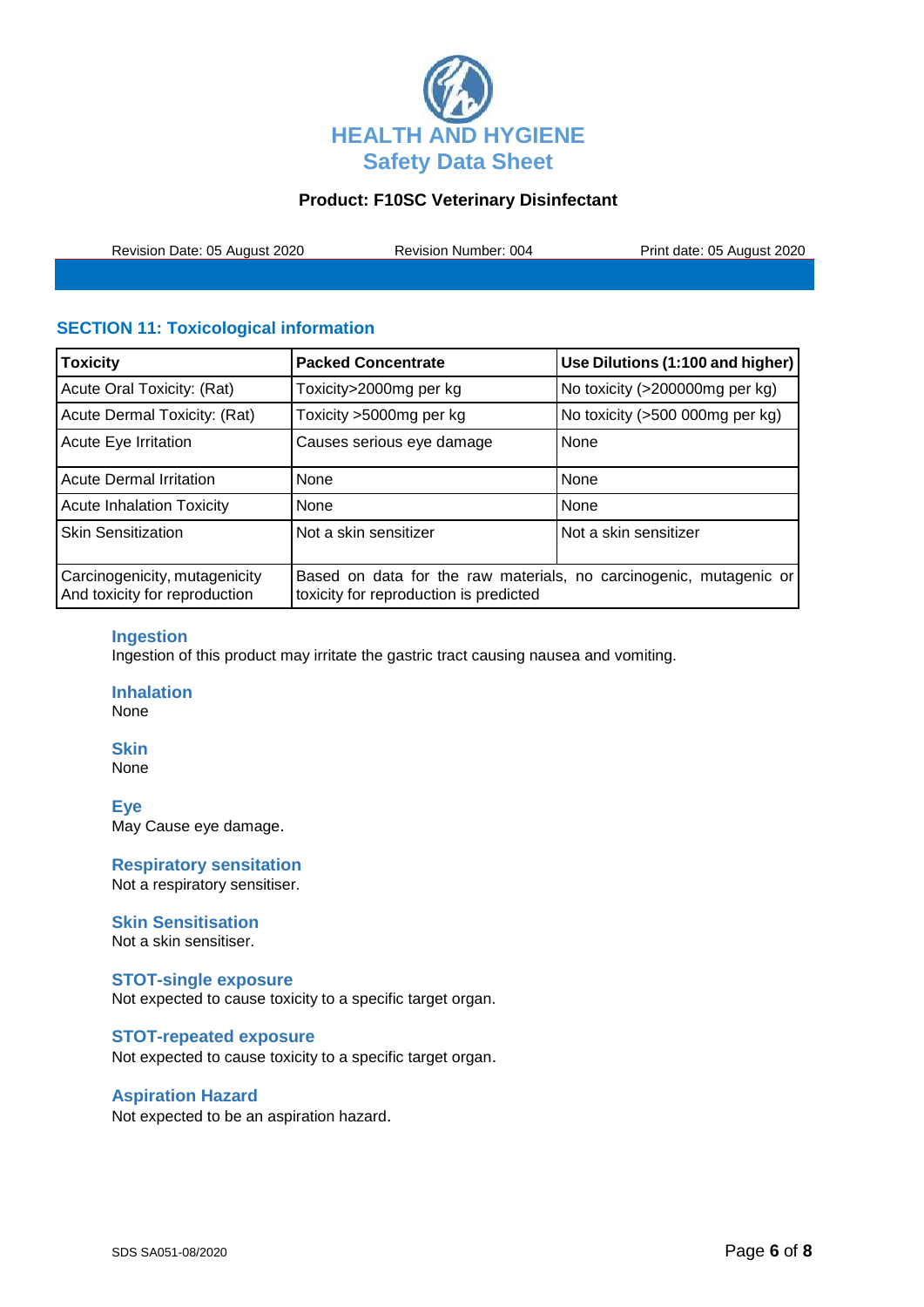

Revision Date: 05 August 2020 Revision Number: 004 Print date: 05 August 2020

# **SECTION 12: Ecological information**

**Eco toxicity** The available ecological data is given below.

**Persistence and degradability** Biodegradable

**Mobility** Not mobile

**Bioaccumulative Potential** Not available

**Other Adverse Effects** Not available

**Environmental Protection** Prevent this material entering waterways, drains and sewers.

**Acute Toxicity – Fish** LC50 (fish): Not available

**Acute Toxicity – Daphnia** LC50 (Daphnia): Not available

## **SECTION 13: Disposal considerations**

The disposal of the spill waste material must be done in accordance with applicable local and national regulations.

## **SECTION 14: Transport information (according to SANS 10228 and 10229-1)**

UN Number: None allocated UN Proper Shipping Name: None allocated

**Transport Hazard Classes** None allocated

**IMDG Marine pollutant** No